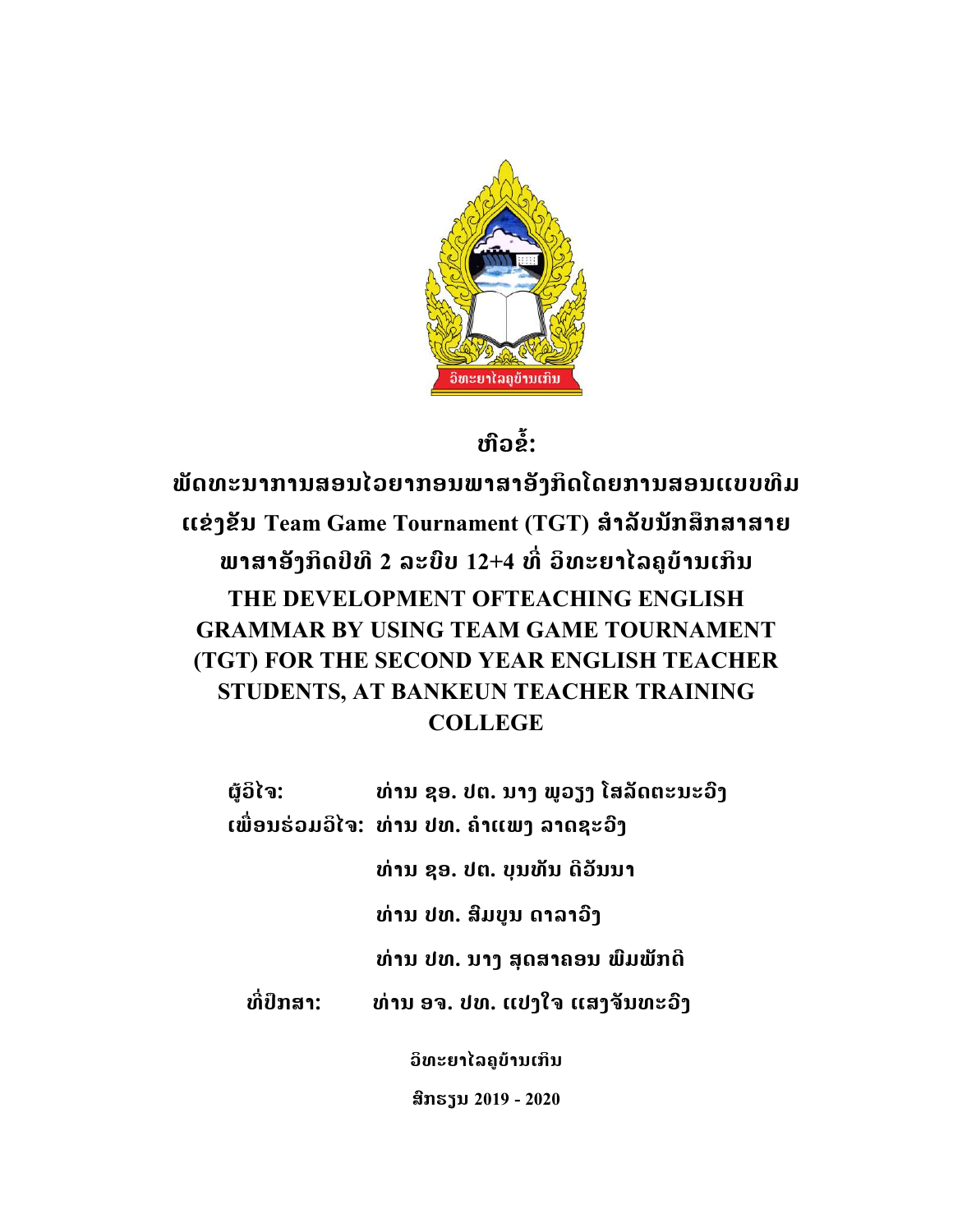

ສາທາລະນະລັດ ປະຊາທິປະໄຕ ປະຊາຊົນລາວ ສັນຕິພາບ ເອກະລາດ ປະຊາທິປະໄຕ ເອກະພາບ ວັດທະນະຖາວອນ

ວິທະຍາໄລຄບ້ານເກິນ

 $tan\theta$ ,  $703$ ,  $tan$ ວັນທີ 13 ສິງຫາ 2020

## ໃບຮັບຮອງຜືນງານ

ຜູ້ອຳນວຍການວິທະຍາໄລຄູ<mark>ບຳນເກິນໄດ້ຮັບຮອງຜົນງານການຂ</mark>ຽນທາງວິຊາການຫົວຂໍ້: ການພັດທະນາການສອນໄວຍາກອນພາສາອັງກິດໂດຍການສອນ แบบທีมแล้วสั้น Team Game Tournament (TGT) สำลับมักสึกสา ສາຍ<mark>ພາສາອັງກິດປີ 2</mark> ລະບົບ 12+4 ທີ່ວິທ<mark>ະຍາໄລຄູ</mark>ບ້ານເກີນ

> มีอิโจ: ເພື່ອນຮ່ວມວິໄຈ:

ທ່ານ ຊອ. ປຕ. ນາງ ພວງງ ໂສລັດຕະນະວົງ ທ່ານ ປທ. ຄຳແ<mark>ພງ ລາດຊະ</mark>ວົງ ທ່ານ ຊອ. ປຕ. ບຸນທຶນ ດີວັນນາ ທ່ານ ປທ. ສິມ<mark>ບນ ດາລາວິງ</mark> ທ່ານ ປທ. ນາງ ສຸດສາຄອນ ມິມພັກດີ

ທີ່ປົກສາ:

ທ່ານ ອຈ. ປທ. ແປງໃຈ ແສງຈັນທະວົງ

ໄດ້ຮັບຮອງຈາກປະທານ ແລະ ຄະນະກຳມະການສະພາວິທະຍາສາດ ຄັ້ງວັນທີ 13 ສິງຫາ 2020 ທີ່ວິທະຍາໄລຄບ້ານເກິນ.

ດັ່ງນັ້ນ ຜູ້ອຳນວຍການວິທະຍາໄລຄຸບ້ານເກິນຈິ່ງໄດ້ອອກໃບຮັບຮອງສະບັບນີ້ໃຫ້ແກ່ຜູ້ຂຽນ และ ปะภากใຊ້ເປັນປະໂຫຍດເປັນທາງການ.

ຜູ້ອຳນວຍການ **OMEE** ถย์คม ຈັນທະມາລາ ສຸທາມະວິງ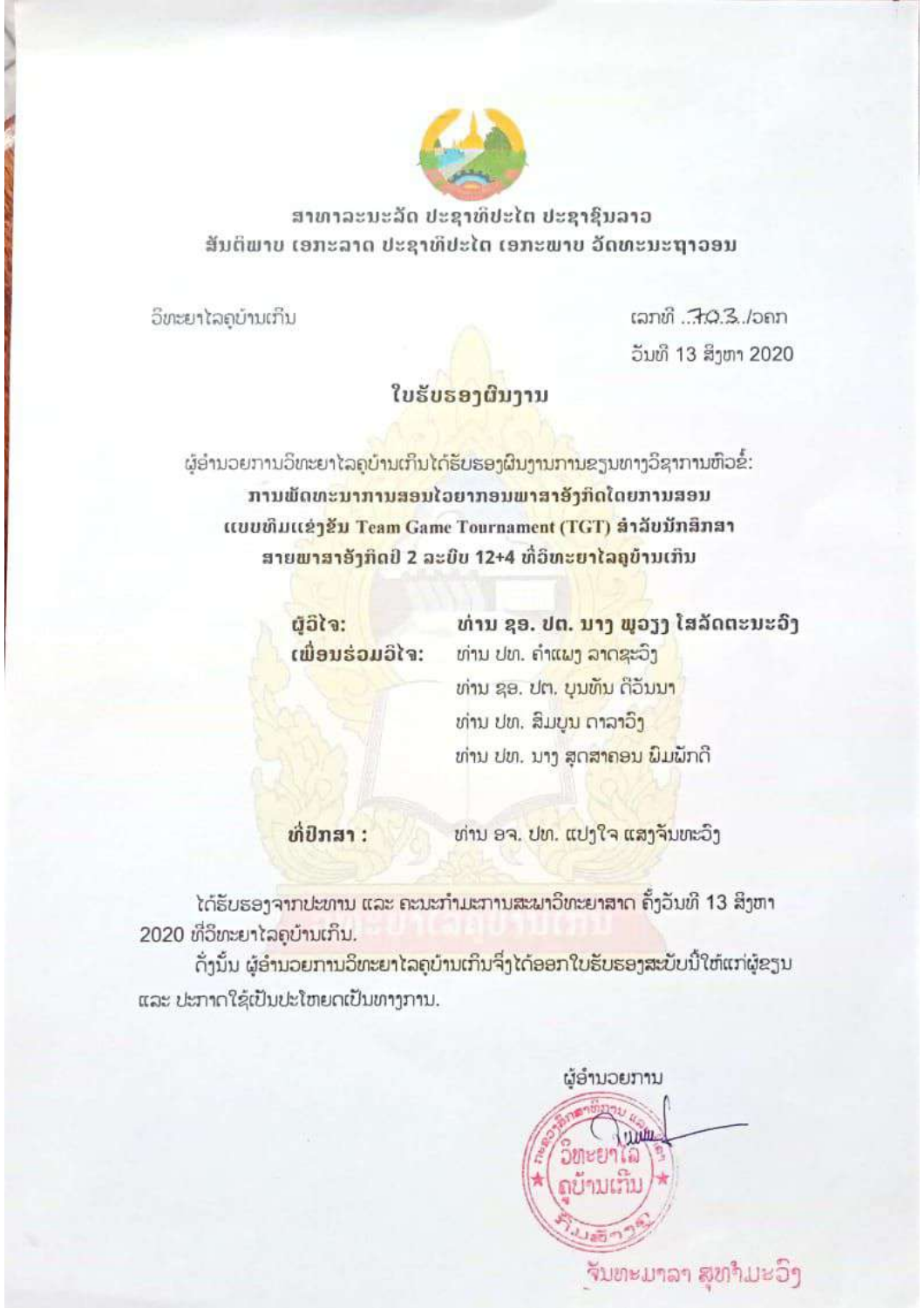ປະທານ ແລະ ຄະນະກຳມະການກວດສອບເນື້ອໃນ ແລະ ຮັບຮອງຜົນງານການຂຽນທາງວິຊາການ ຫົວຂໍ້:

ການພັດທະນາການສອນໄວຍາກອນພາສາອັງກິດໂດຍການສອນ แบบเห็มแข่ๆยับ Team Game Tournament (TGT) สำลับบัทสิทสา ສາຍພາສາອັງກິດປີ 2 ລະບົບ 12+4 ທີ່ວິທະຍາໄລຄູບ້ານເກິນ

ຄັ້ງວັນທີ 13 ສິງຫາ 2020, ເປັນຜົນງານທີ່ສຳ<mark>ຄັນຕໍ່</mark>ການສຶກສາໃນວິທະຍາໄລຄູບ້ານເກິນ.

ປະທານຄະນະກຳມະການ

ທ່ານ ປອ. ບິວຄ່ອງ ແກ້ວອາສາ

ຄະນະກຳມະການ

ທ່ານ ປທ. ຈິດຕະຈອນ ວິງໄຊ

ທ່ານ ປຕ. ນາງ ສິນວນ ແກ້ວບຸນມາ

ທ່ານ ປທ. ຄຳສິ່ງ ຄຳທະວີ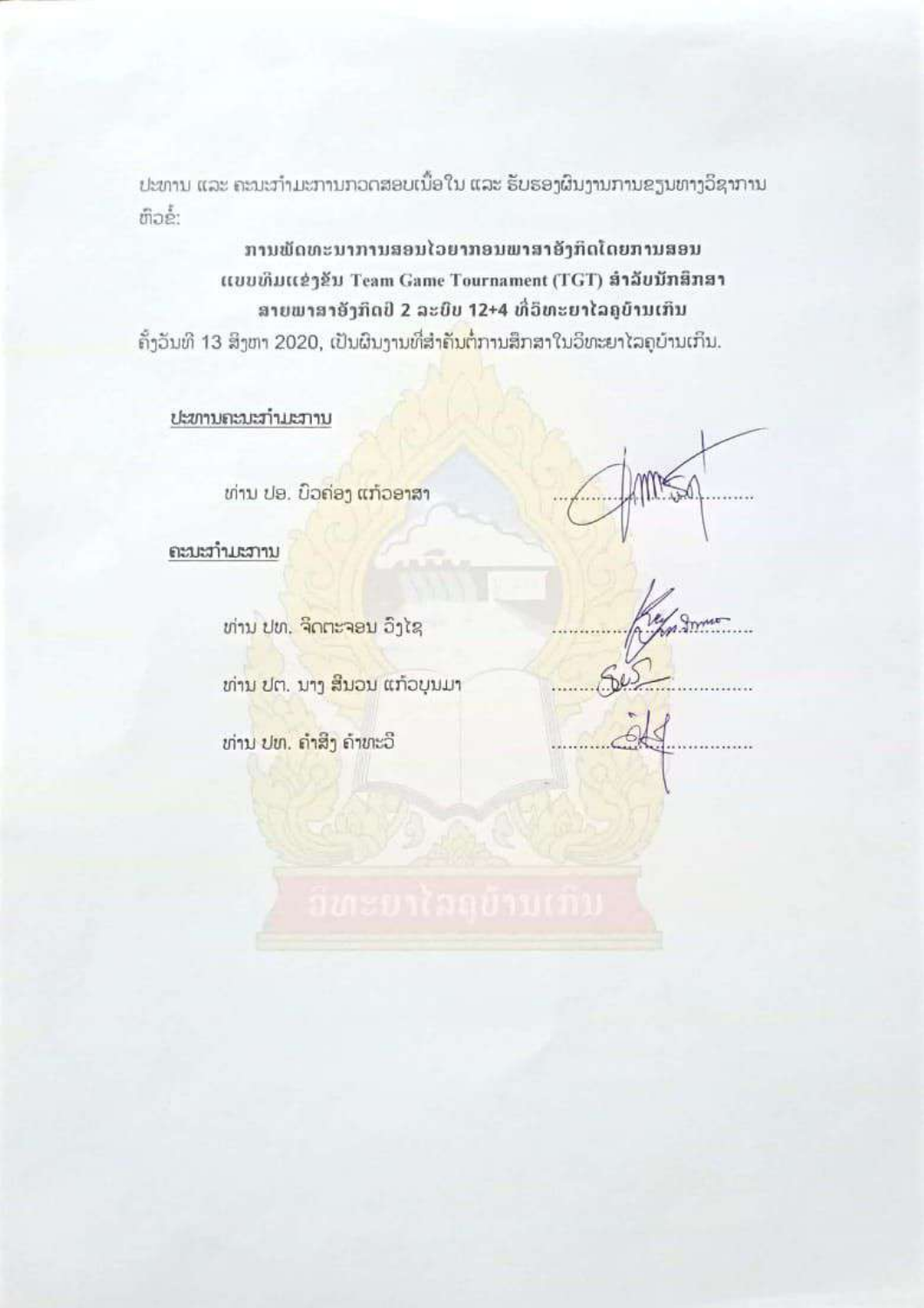## *່* ບິດຄັດຫຍໍ້

ຜ່ານການຮຽນ-ການສອນວິຊາ General English 3 ປີ 2 ສຶກຮຽນ 2019-2020 ເຫັນວ່າ ນັກຮຽນອ່ອນ ແລະ ນັກຮຽນປານກາງບາງຈຳນວນແມ່ນບໍ່ມີສ່ວນຮ່ວມໃນການເຮັດກິດຈະ ກຳຕອບຄຳຖາມ ເອົາຄະແນນ ແລະ ບໍ່ກຳສະແດງອອກຍ້ອນຂາດຄວາມໝັ້ນໃຈ ແລະ ກຳເນື້ອໃນບົດຮຽນບໍ່ໄດ້. ເວລາຈັດກຸ່ມ ຜ່ານມາແມ່ນນັກຮຽນອ່ອນ ແລະ ປານກາງມີຄວາມເອື່ອຍອີງຄົນເກັ່ງ. ຜູ້ວິໄຈຈຶ່ງເຮັດບົດຄົ້ນຄ໌ວາວິໄຈໃນ ຫົວຂໍ້ ພັດທະນາການສອນໄວຍາກອນພາສາອັງກິດໂດຍການສອນແບບທີມແຂ່ງຂັນ Team Game Tournament (TGT) ສໍາລັບນັກສຶກສາສາຍພາສາອັງກິດປີທີ 2 ລະບົບ 12+4 ທີ່ ວິທະຍາ ໄລຄບ້ານເກິນ. ການວິໄຈຄັ້ງນີ້ມີຈຸດປະສິງ 3 ດ້ານຄື: 1. ເພື່ອສຶກສາປະສິດທິພາບຂອງບົດສອນໄວຍາກອນພາສາອັງກິດໂດຍ ການສອນແບບທີມແຂ່ງຂັນ (TGT) ໂດຍຜ່ານເກນ 80/80. 2, ເພື່ອສຶກສາປະສິດທິຜິນຂອງການຮຽນຮູ້ ໄວຍາກອນພາສາອັງກິດໂດຍການສອນ ແບບທີມແຂ່ງຂັນ (TGT) ແລະ 3, ເພື່ອສຶກສາຄວາມເພິ່ງພໍໃຈ ຕໍ່ການ ຈັດການຮຽນ-ການສອນໄວຍາກອນພາສາອັງກິດໂດຍການສອນແບບທີມແຂ່ງຂັນ (TGT).

ກຸ່ມຕົວຢ່າງໃນການວິໄຈຄັ້ງນີ້ແມ່ນນັກສຶກສາສາຍພາສາອັງກິດປີ 2 ລະບົບ 12+4 ທີ່ວິຍາໄລຄູບ້ານ ເກິນຈຳນວນ 1 ຫ້ອງ 25 ຄົນ, ຍິງ 18 ຄົນ ໃນສຶກຮຽນ 2019-2020 ເຊິ່ງແມ່ນເລືອກເອົາແບບເຈາະໂຈງ.

ເຄື່ອງມືທີ່ໃຊ້ໃນການຄົ້ນຄວ້າຄັ້ງນີ້ປະກອບມີ ບົດສອນຈຳນວນ 3 ບົດ, ແບບທົດສອບວັດຜົນສຳເລັດ ທາງການຮຽນແບບປາລະໄນມີ 4 ຕົວເລືອກ ຈຳນວນ 20 ຂໍ້ ແລະ ແບບສອບຖາມຄວາມເພິ່ງພໍໃຈ ຊະນິດປະ ເມີນຄ່າ 5 ລະດັບ ຈຳນວນ 20 ຂໍ້, ສະຖິຕິໃຊ້ວິເຄາະຂໍ້ມູນຄື: ເປີເຊັນ, ຄ່າສະເລ່ຍ ແລະ ຄ່າຜັນປ່ຽນ ມາດຕະຖານ.

ຜົນການຄົ້ນຄ້ວາພົບວ່າ:

- 1. ປະສິດທິພາບຂອງບົດສອນທີ່ໄດ້ຈາກການຈັດການຮຽນການສອນໄວຍາກອນພາສາອັງກິດໂດຍໃຊ້ ເຕັກນິກການສອນແບບທີມແຂ່ງຂັນ TGT ພິບວ່າມີປະສິດທິພາບເທົ່າກັບ 88.93 /95.20 ສູງກວ່າ ເກນ 80/80.
- 2. ປະສິດທິຜິນຂອງການຮຽນທີ່ໄດ້ຈາກການຈັດການຮຽນການສອນໄວຍາກອນພາສາອັງກິດໂດຍໃຊ້ ເຕັກນິກການສອນແບບທີມແຂ່ງຂັນ TGT ມິບວ່າມີປະສິດທິຜິນຂອງການວິເຄາະດັດຊະນີປະສິດທິຜິນ (E.I) ມີຄວາມກ້າວໜ້າທາງດ້ານພັດທະນາການ ການຮຽນຮູ້ຂອງນັກຮຽນມີຄ່າເທົ່າກັບ 0.95 ສະ ແດງວ່າ ນັກຮຽນມີຄວາມຮູ້ເພີ່ມຂຶ້ນ ສູງກວ່າເກນທີ່ກຳນົດໄວ້ 0.5.
- 3. ຜິນການວິເຄາະຄວາມເພິ່ງພໍໃຈ ຂອງນັກຮຽນທີ່ມີຕໍ່ການຮຽນ ການສອນໄວຍາກອນພາສາອັງກິດໂດຍ ໃຊ້ເຕັກນິກການສອນແບບທີມແຂ່ງຂັນ TGT ໂດຍລວມເຫັນວ່າຢູ່ໃນລະດັບຄວາມເພີງພໍໃຈຫຼາຍມີຄ່າ ສະເລ່ຍທັງໝົດເທົ່າກັບ 4.62 ແລະ ຄ່າຜັນປ່ຽນມາດເທົ່າກັບ 0.57